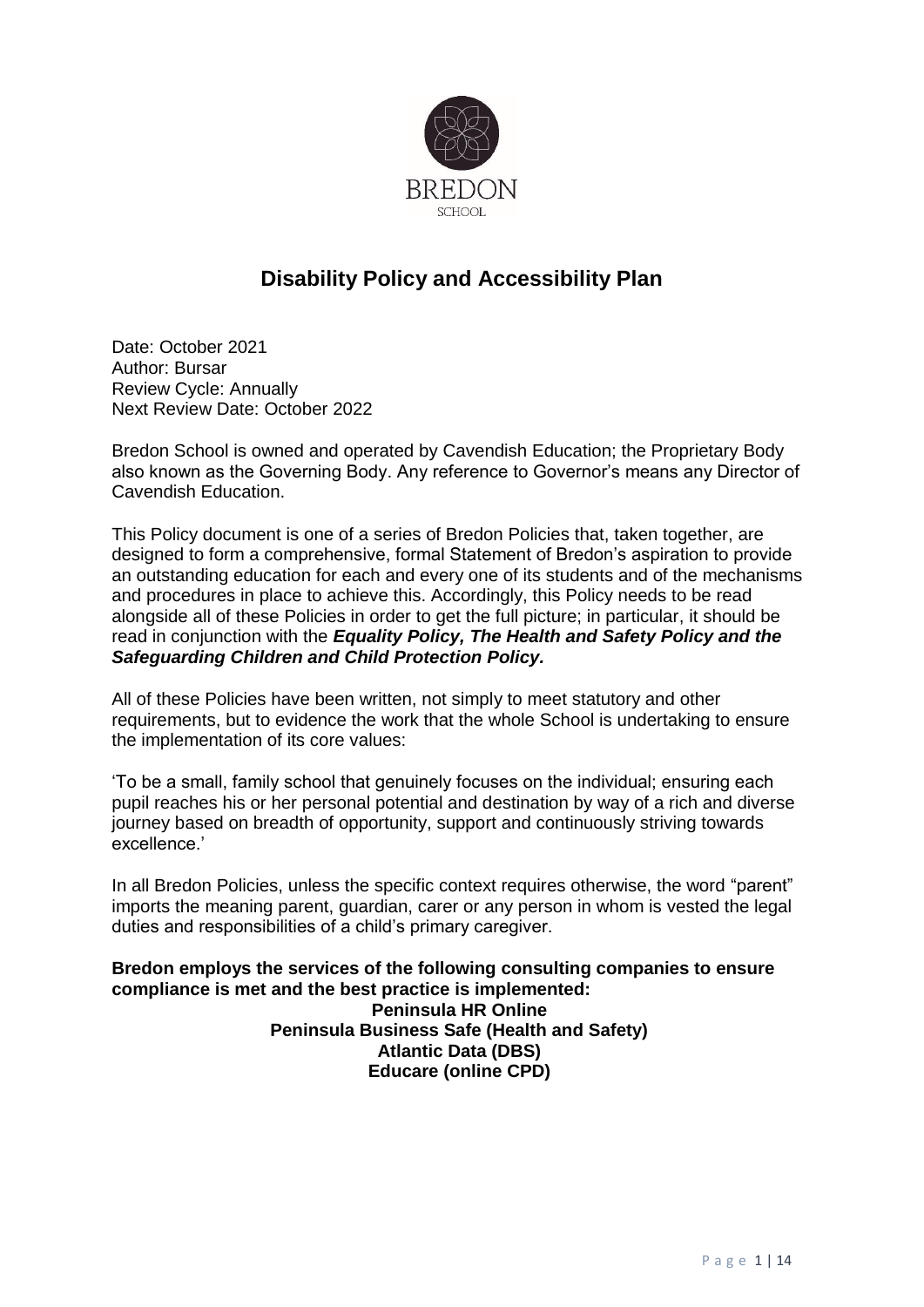## *The Accessibility Strategy:*

Bredon School fully supports the aims and principles of the Equalities Act (2010). Bredon School will seek to facilitate these principles in an appropriate and proactive manner by:

- auditing and reviewing our current approach to accessibility to include our Disability Policy.
- putting in place an appropriate accessibility strategy and plan
- provide a workable structure to enable effective ongoing evaluation and modification of the plan.
- Involve disabled people in the development of the scheme.

#### *The Accessibility Plan will:*

- increase the extent to which disabled pupils can participate in the school curriculum.
- improve the physical environment of the school to increase the extent to which disabled pupils can take advantage of the education services provided or offered by the school.
- improve the delivery to disabled pupils of information which is provided to pupils who are not disabled (taking into account the views expressed by the pupils or parents about their preferred means of communication)

#### *Disability Policy*

**Bredon School actively pursues an equal opportunity policy and does not discriminate against pupils on the grounds of disability, be it in terms of admissions procedures or in the provision of education and associate services.**

#### **Bredon School will regularly review the policy and provisions.**

#### *General*:

Bredon School is a mainstream Independent school with a deserved reputation in the field of Dyslexia. Around 70% of the pupils use the Learning Support Department and around 43% of pupils at Bredon School are statemented or have Education, Health and Care Plans. This element combines favourably with the fundamental ethos of the school i.e. that the school focuses on the individual's needs and caters for a wide variety of young people, be it through cultural or socio-economic backgrounds, academic ability or educational needs.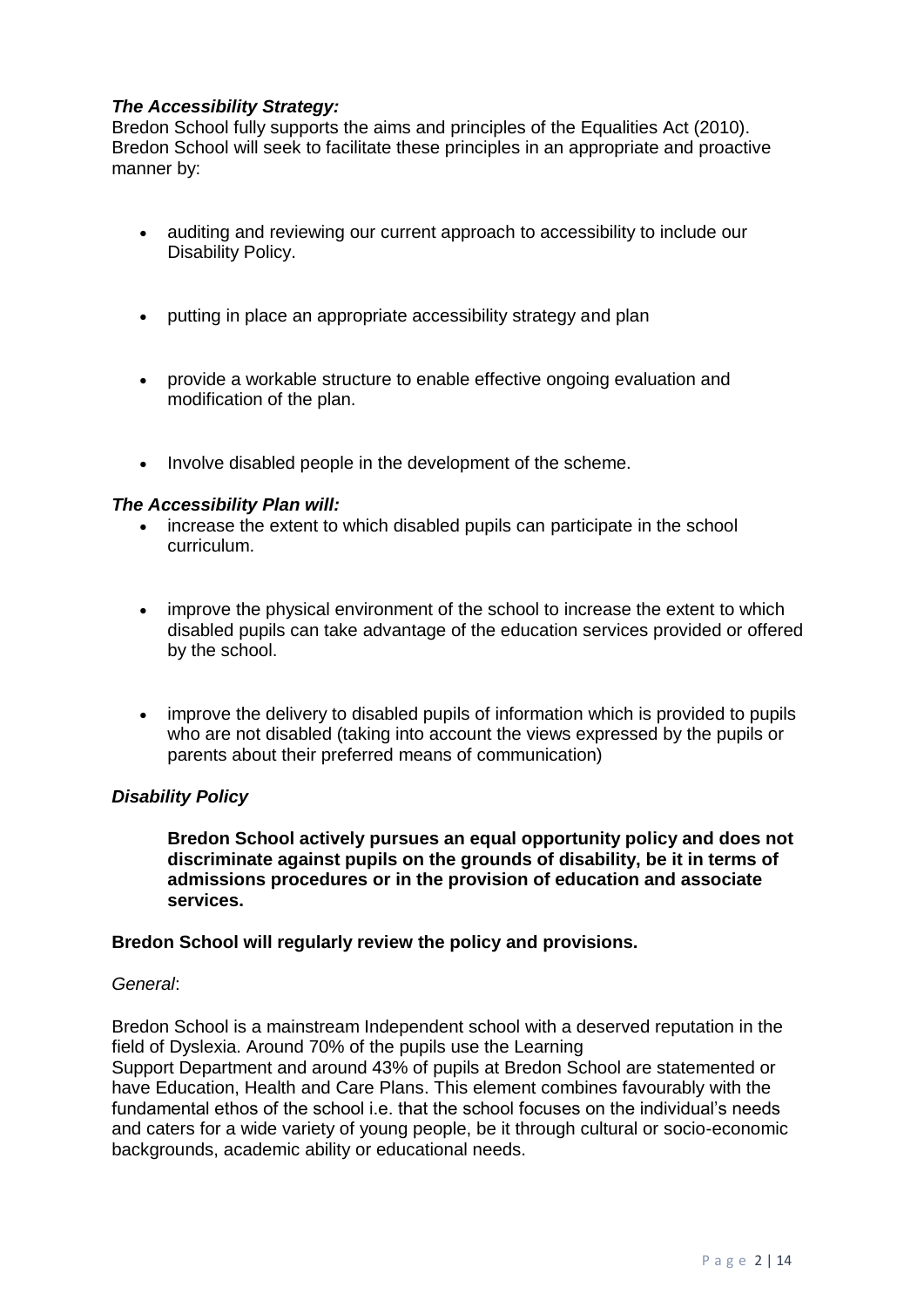Consequently, over many years, an inclusive and non-discriminatory policy of admission has been in place. This policy was further enhanced with the adoption of the SEN Framework and Codes of Practice. Providing for the needs of the individual has been a critical corner-stone during development of the curriculum and provision of services related to the curriculum (e.g. delivery of information to pupils and access arrangements for examinations). The 'family' nature of the school means that structures are in place to ensure ready communication with parents to discuss the needs of their child in terms of special provisions in coursework, examinations etc.

Similarly, during improvements in the physical environment of the school, consideration has been made of accessibility levels for all members of the school.

Our approach to and understanding of disability within the school set-up has been considerably enhanced by the fact that over the years numerous pupils have had a variety of disabilities. The expertise and experience of the staff dealing with pupils with difficulties has been helped by input from experts, parents of these pupils and the children themselves. This includes when formulating the policy and plan.

An initial review of the Policy, Plan and Action Plan was carried out in October 2003 with further reviews having taken place on an annual basis and new three year plans having being made in April 2006, April 2009, April 2012 and April 2015 and the latest review took place in August 2020

#### *Admissions Procedures:*

Admission to the school depends upon a prospective pupil meeting the admissions criteria and the school being reasonably sure that it will be able to educate and develop the prospective pupil to the best of his or her potential and in line with the general standards achieved by the pupil's peers. There should be every chance that the pupil will have a complete, happy and successful school career and emerge a confident, welleducated and well-rounded adult with a good prospect of a satisfying life. These criteria must continue to be met throughout the pupil's time at the school.

Such inclusive policies underpin the general ethos of Bredon School and undoubtedly enhance the nature of the School's education and life. In all our policies, equal importance is given to ensuring that no pupil's education is impaired.

The School's policy is to apply these criteria to all pupils and potential pupils regardless of any disability of which it is aware, subject to its obligation to make reasonable adjustments not to put any disabled pupil, or potential pupil, at a substantial disadvantage compared to any pupil who is not disadvantaged because of a disability.

The School asks parents to complete an application form in respect of a prospective pupil at the time of registration. In assessing any pupil or prospective pupil the School may take such advice and require such assessments as it regards as appropriate. Subject to this, the School will be sensitive to any request for confidentiality.

The School's admissions literature, policy, examinations and procedures has been reviewed and a form has been introduced (to be treated as confidential if the applicant or parent require) giving the School details of the nature and effect of any disability so as to enable it to consider any adjustments it might need to make.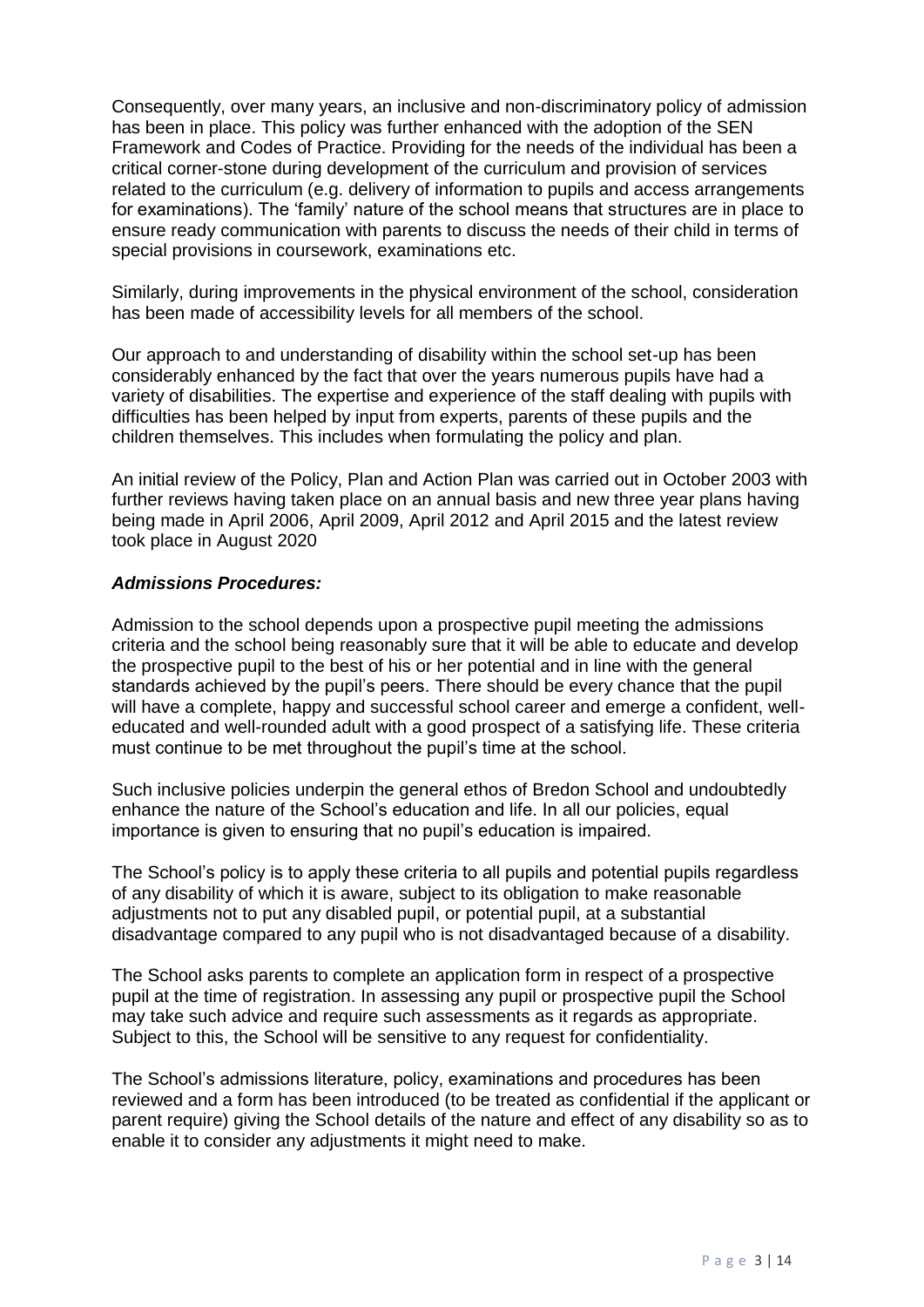## *Audit of current accessibility:*

An initial audit and review of the current situation was carried out in October 2002, April 2006, April 2009, April 2012 April 2015, 2018 and 2020. To aid in this initial exercise, the attached tick-list (DfE – 2002, now called DCSF) was used.

*Recent improvements to the admissions procedures:*

- review and modification of admissions policy to include an equal opportunities clause
- the creation of an 'admissions panel' including staff from different areas of the school, to ensure all applications are reviewed from a wide variety of perspectives (2014).

*Recent improvements to the school curriculum and delivery of information:*

- modification of subjects on offer to pupils at KS4 and Sixth form to ensure they are appropriate for children with SEN (2016)
- improvement in levels and nature of support provided for pupils; both those with SpLD and those simply in need of extra support, including new resources for improving the provision of information
- use of cream coloured paper for worksheets (2013)
- all teaching resources to be made available electronically where possible to aid students who use assistive technology (2014).
- computer readers for use in examinations (2014).
- accredited training in SpLD for teaching staff (2014, 2018)
- accredited training in Autism Awareness for teaching and boarding staff (2016, 2018)
- Assistive technology to be used in examinations (2015)
- Assistive Technology available on all chromebooks (2018)

### *Recent improvements to the physical environment (using direct proactive input from a pupil with physical difficulties and his parents):*

- purchase of ramps for classroom access (2011 & 2013)
- construction of concrete ramp to new greenhouse (2011)
- lower height of dedicated computer desk (2010)
- improvements to surfaces outside catering rooms (2010)
- provision of hand rails to steps outside Citizenship RE and Spanish classroom (2013)
- appropriate access to a new SMART building, with lift access to the first floor, in accordance with planning duties (2006)
- appropriate access to the main Classroom Block to include a lift to the first floor (1998)
- provision of a ramp into the main Pull Court building for access to medical, dining, WC, assembly hall and classroom facilities (Summer 2002)
- provision of hand-rails by steps near the DT area (Summer 2002)
- improvement of surface of the steps into cabins.
- implementation of a rolling programme to improve path surfaces (H&S Meeting Summer 2003)
- provision of a disabled toilet in Pull Court (Summer 2003)
- Construction of wooden ramp to Speech and Language Cabin (2014), RE and Spanish (2014), Drama Room (2015).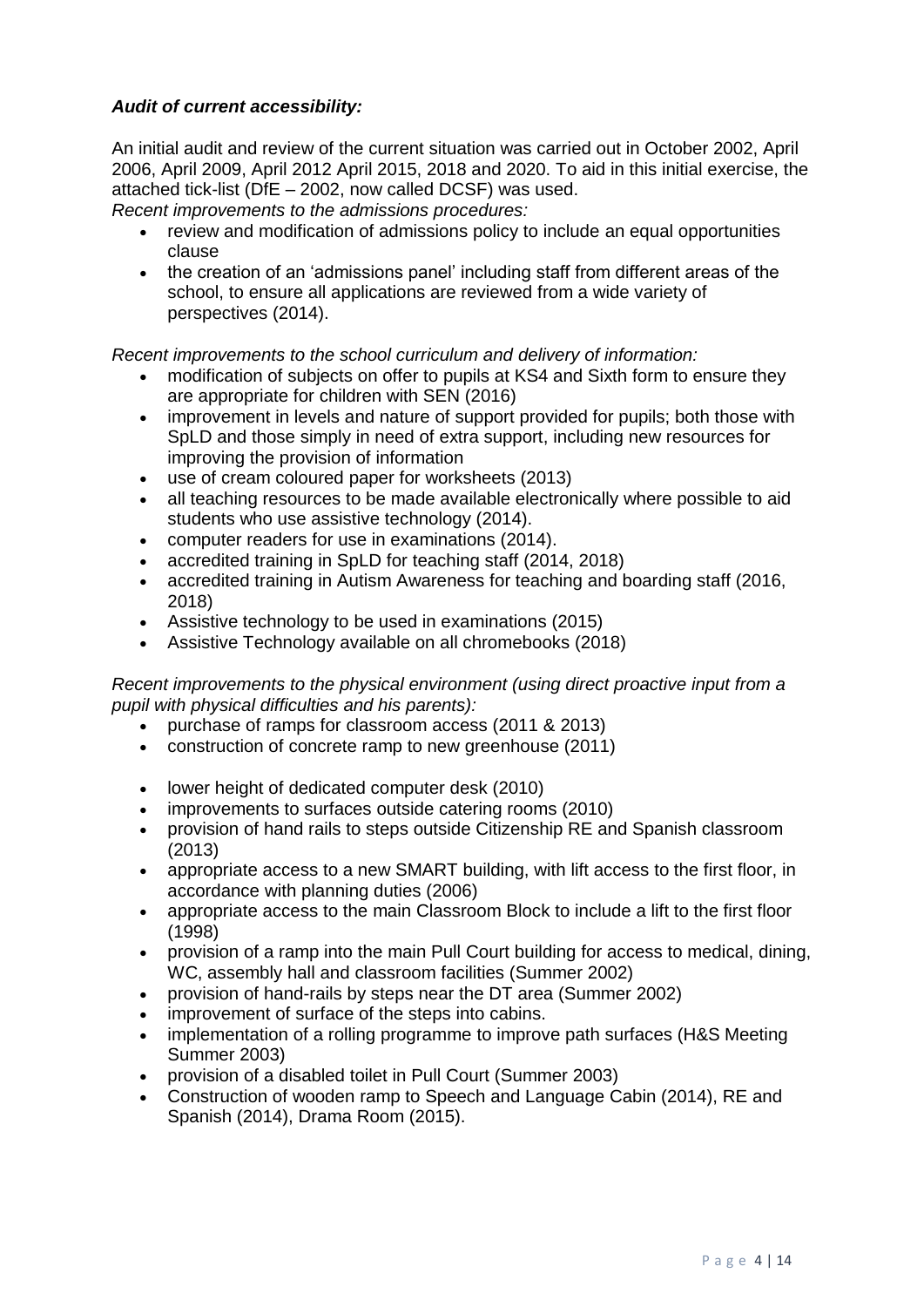## *The Accessibility Plan:*

This plan is aimed at:

- increasing the extent to which disabled pupils can participate in the school's curriculum
- improving the physical environment of the school in order to increase the extent to which disabled pupils are able to take advantage of education and associated services offered by the school
- improving the delivery to disabled pupils of information which is already provided in writing to non-disabled pupils

The plan will be reviewed on an annual basis.

## *Physical layout of the School:*

One of the obvious problems (in common with many other schools) is the lay-out of the school. This covers a wide area and consists of many separate buildings (including the Main Building of Pull Court which is Listed, of several storeys and without lifts). This situation has grown up since the school was founded 50 years ago. Another problem, again common to many senior schools, is the system of having fixed classrooms for each subject, based on the valid grounds of having all the facilities for one subject in one place. This requires pupils to walk from classroom to classroom, often up steps or stairs.

The boarding facilities pose similar problems to a greater degree. It is not hard to conclude that any pupil with impaired mobility is going to be put at a disadvantage by these problems, if not prohibited altogether, from access to some of the educational and other facilities the school offers (see notes on Pull Court). Nor can these matters be remedied in any substantial way by reasonable adjustments, short of making major alterations to physical features of the school at prohibitive cost. Even the fruition of current long-term plans can only go some way to ameliorate the position.

The 'new' blocks which house numerous classrooms, laboratories, library and sports hall have easy access to all ground floor rooms and a lift enables access to all areas of the first floor.

Numerous problem areas have been identified:

#### *Pull Court:*

Wheelchair access is possible to all rooms on the ground floor. However, there are no lift facilities to the rooms or dormitories on the first and second floors. This therefore will prevent access to any pupils unable to use the stairs; i.e. preventing them from realistically boarding. Currently, there are no reasonable adjustments that can be made to this situation. Equally, there is currently no feasible and reasonable way of providing alternative boarding accommodation on the ground floor or elsewhere on the campus. This situation will be monitored and considered in any future plans regarding building developments or boarding re-organisation, though currently there are no proposed changes to either.

#### *CISCO:*

This is sited on the first floor of a separate technology block and is only accessed by stairs. There are plans to review all the technology areas and appropriate access will be considered in such planning.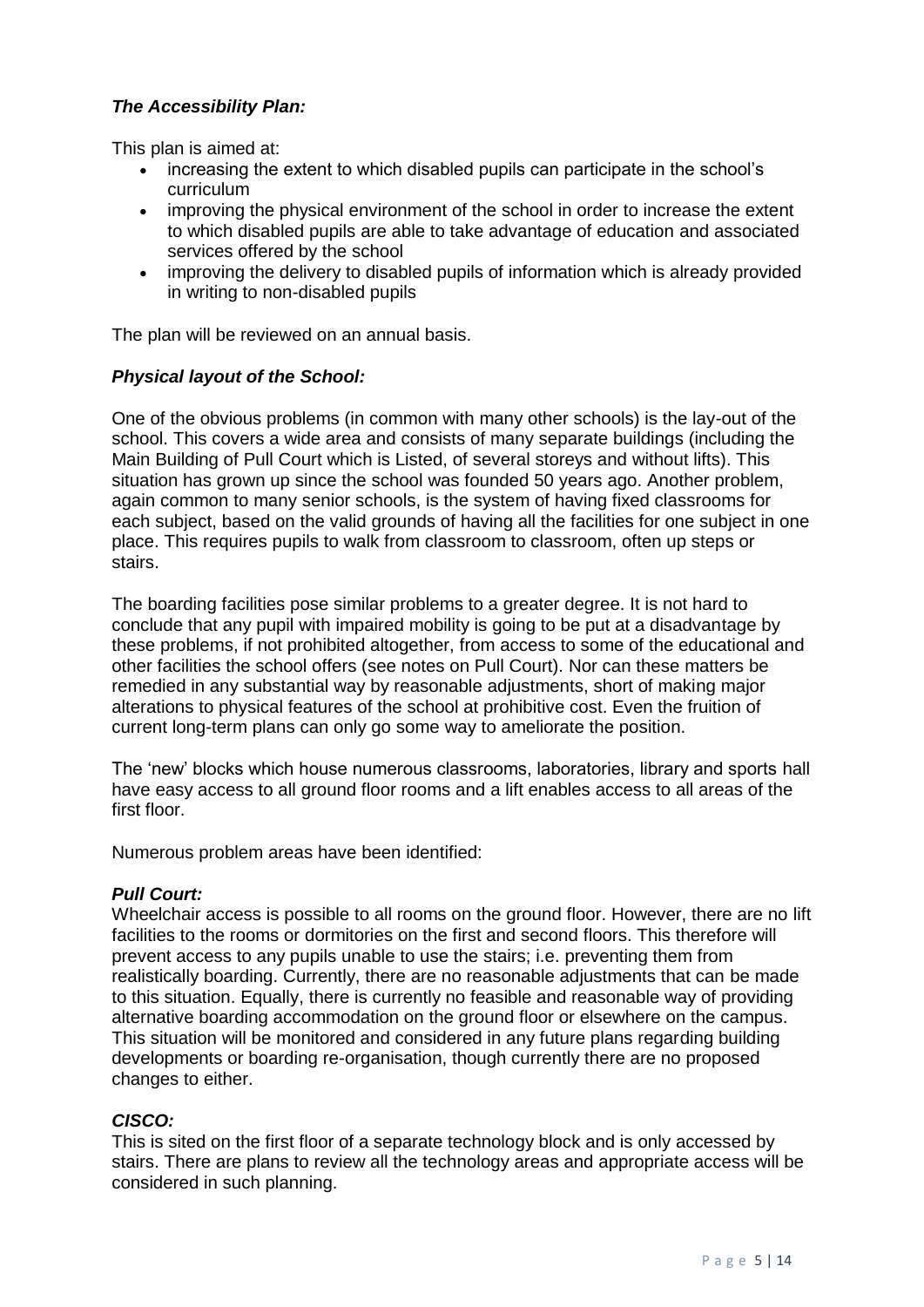#### *Food Technology Rooms:*

The theory room is accessible to all, though the practical room is not. A ramp has been put in place by the outside door.

#### *Farm:*

Parts of the farm are not accessible to all pupils. It would not be reasonable to put in modifications at this moment in time.

#### *Paths and drives:*

Some paths and areas of the drives are in a poor state of repair but there is reasonable access to all areas. A rolling programme of repair has begun and several problem areas have already been addressed.

#### *Education:*

Issues relating to the structural access of pupils to specific areas of the school for educational reasons are highlighted above.

All aspects of the curriculum are accessible to every pupil. By the very nature of the school, extra support is available to all children that have learning needs; following a protocol of structured assessment carried out by the SEND Department. All members of the SEND team are qualified and experienced in their fields.

Some pupils are currently given individual support for specific subjects that cause them difficulties or where there are important safety considerations, e.g. sciences, technology, PE and farm studies.

The levels and nature of such support, including staff deployment, is regularly reviewed. All pupils are expected to participate in sporting and recreational activities and consideration/adjustments are always made to suit the needs of individual pupils (see details below).

Staff awareness and training is regarded as vital in this area. At least one session of every staff INSET day is allocated to special needs issues and training, including the use of outside experts.

The problems of physical access directly due to the fixed classroom system has been discussed and where possible classes could be re-allocated to suit an individual's needs (though consideration would be made to ensure the other pupils were not disadvantaged by such a move).

Specific learning aids are provided for pupils that require them; e.g. angled tables, different font, coloured overlays and paper. Guidance for such aids is provided through the Access Department, pupil/parent input, educational psychologist reports, etc. Extra support is readily provided for students undertaking examinations; e.g. extra time, readers, writers and specific aids.

#### *Recreational Activities:*

As mentioned above, we expect all pupils to participate in activities, to suit their interests and abilities – and all do. Certain activities may prove difficult for some of our children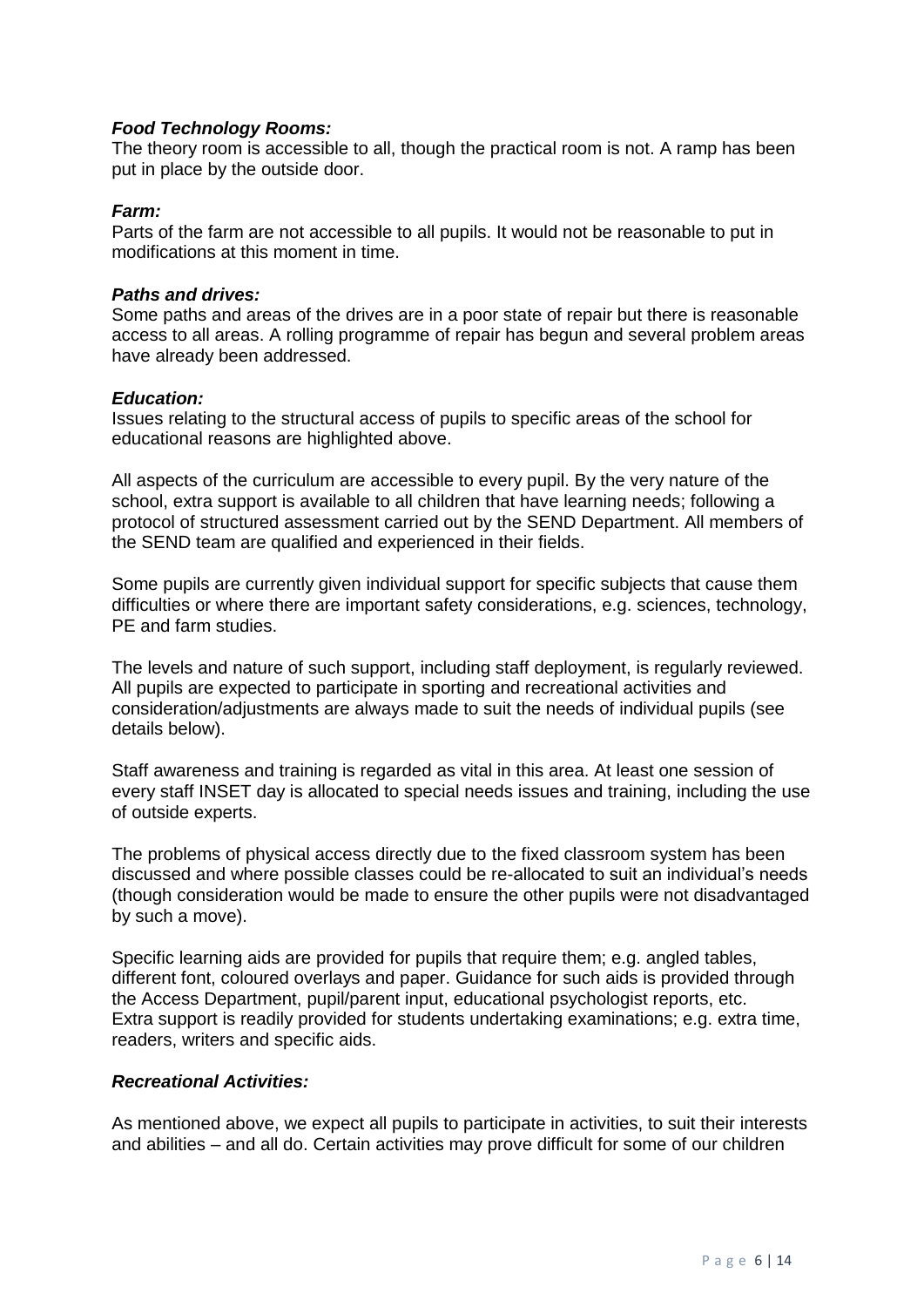though, thanks to the high number of teaching staff who all offer at least one activity; we do provide a large number and considerable variety of activities.

If participation in certain activities would have Health and Safety implications, careful discussion would take place with the pupil and his/her parents to ensure acceptable alternatives could be taken up.

#### *Sporting Education and Activities:*

We expect all pupils up to the Sixth Form to participate in sporting activities, to suit their interests and abilities. There is an emphasis on differentiated activities to enable all children to take part in sport. Not only do we offer a large range of sports, but we offer both highly competitive 'school team' sports and the same activity with less competitive, usually less physical, more skill-based bias e.g. school team rugby and noncontact tag rugby. Such alternative activities generally have increased staff: pupil ratio and all staff are either specialist sports coaches or have been given training in such activities.

The P.E staff are always considering new options to enable all pupils across the board to participate more widely and more fully in sport.

Through the SEND Department the school is also registered with the School Games partnership, allowing access to accessibility sports such as New Age Kurling and Boccia.

#### *Welfare:*

The welfare of all our pupils is taken seriously at Bredon; whether day pupils or boarders.

We have a strong pastoral support structure for all our youngsters, initially based around the Personal Tutor system and supported by Houseparents, Assistant Housestaff, nurses and members of the SMT.

Training of all staff (teaching and non-teaching) in welfare issues is important; therefore, it is structured and frequent. Staff, students and parents know of the welfare systems and procedures that are in place, helped by regular promulgation.

Welfare support is enhanced by being a small school with small classes and a supportive pastoral and boarding system. Helplines, complaints procedures, access to an independent listener and a counselling service are all in place. The school encourages respect for all, has strict rules and procedures regarding bullying and the pupils are regularly encouraged to 'talk to someone' if they have any problems, concerns or worries.

The school has a well-organised Health and Wellbeing Centre with a team of highly qualified and very experienced staff. These areas of welfare support for the pupils are regularly reviewed and improved where necessary.

#### *Summary:*

The nature of Bredon as a school and the machinery that is currently in place means that pupils with disabilities are well catered for. Therefore, awareness and observance of the principles underpinning the Policy and the Strategy are relatively high-profile. We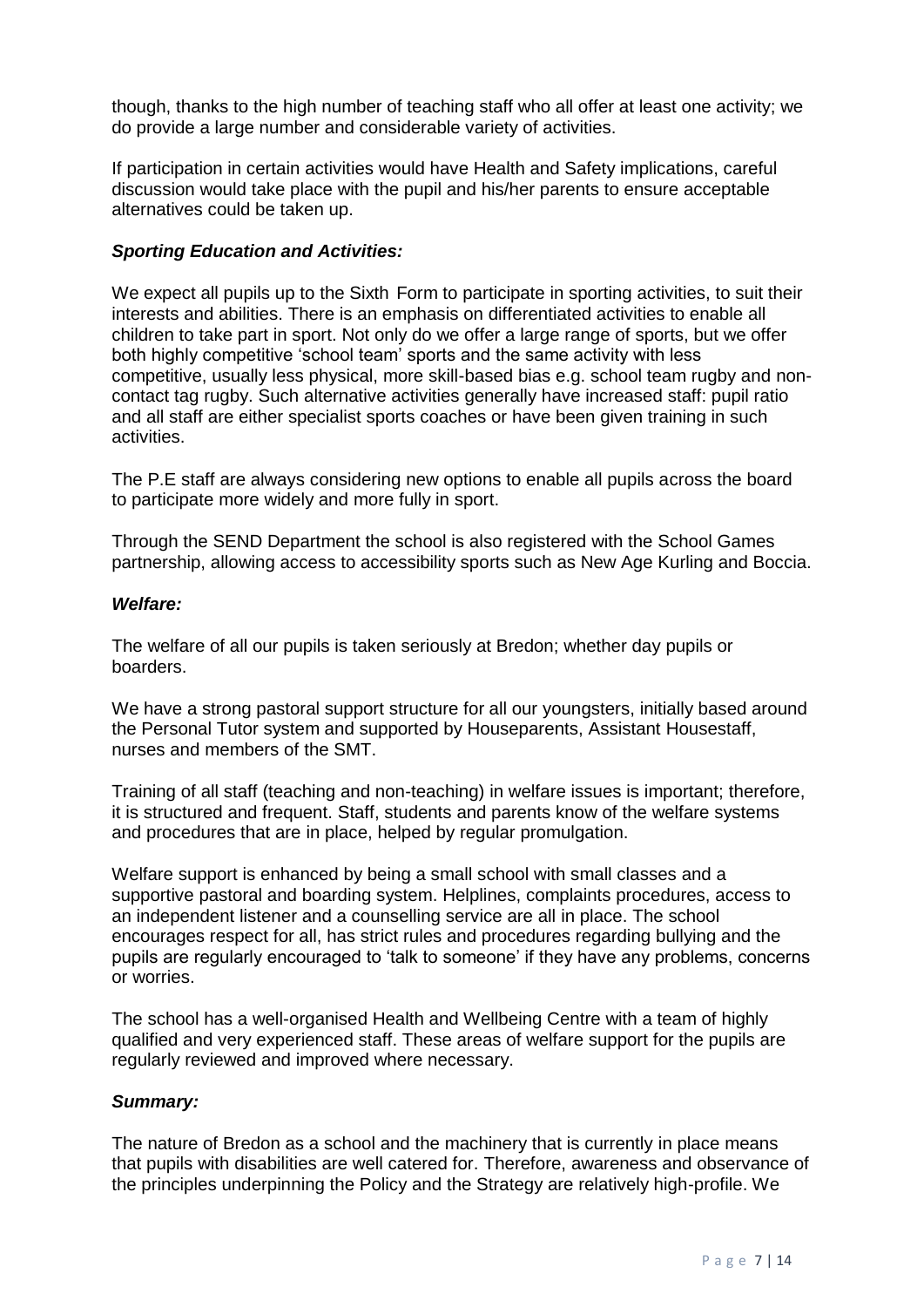are, however, very conscious that complacency must be avoided and hence, there is regular debate and review of many of the above issues.

Date: **October 2021** Author: Bursar Review Cycle: Annually Next Review Date: October 2022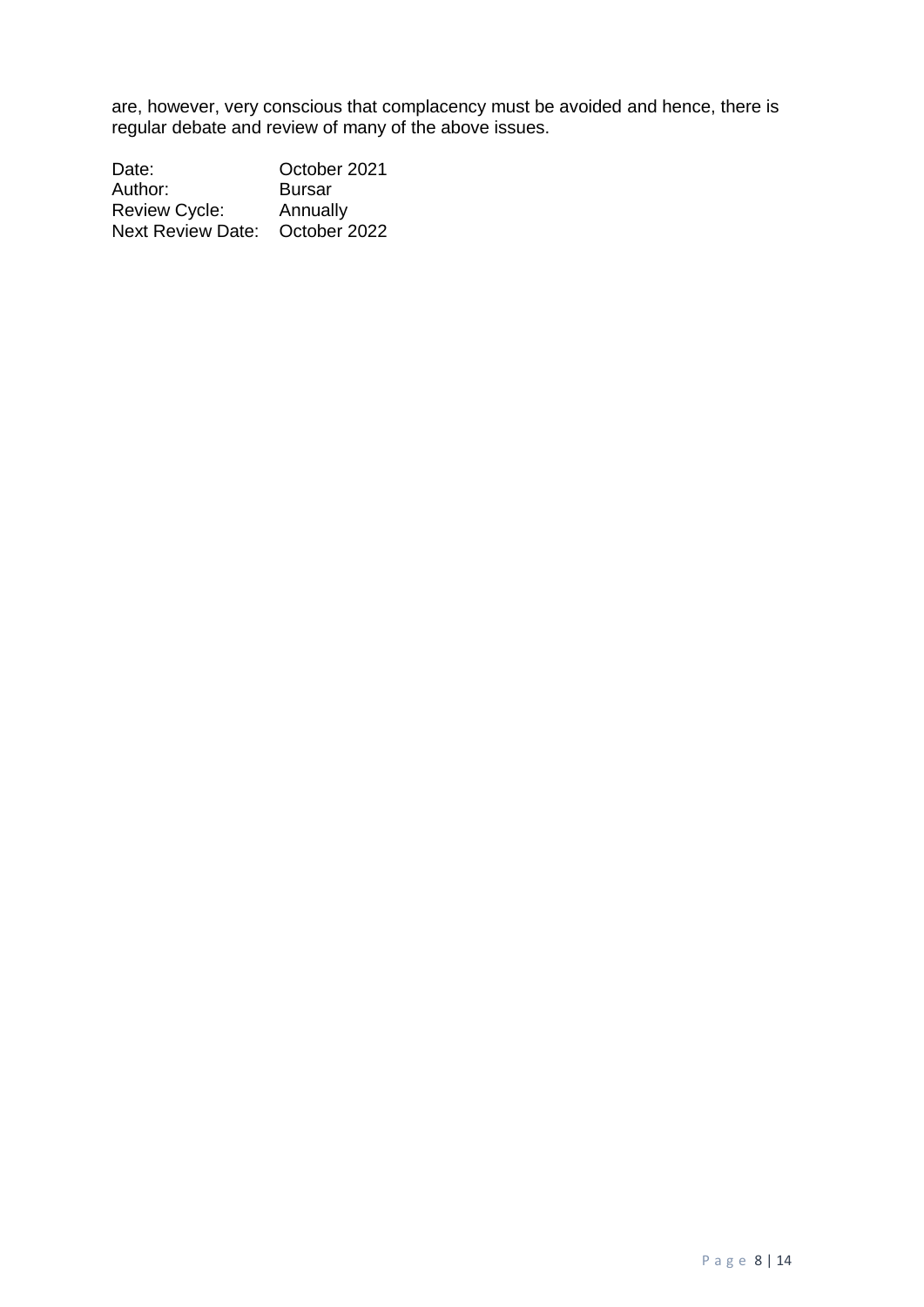## *Identifying Barriers to Access: A Checklist.*

**This list should help you identify barriers to access that exist in schools. The list is not exhaustive. It is designed to encourage a flexible approach to the further questioning of the accessibility of your school.**

## **Section 1: How does your school deliver the curriculum**

| <b>QUESTION</b>                                                                                                                                                                                                   | <b>YES</b>   | <b>NO</b>    | Comments/Examples                                              |
|-------------------------------------------------------------------------------------------------------------------------------------------------------------------------------------------------------------------|--------------|--------------|----------------------------------------------------------------|
| Do you ensure that teachers and teaching assistants have the necessary training $\sqrt{ }$<br>teach and support disabled pupils?                                                                                  |              |              |                                                                |
| Are your classrooms optimally organised for disabled pupils?                                                                                                                                                      |              | $\checkmark$ | Not all, we seek to make reasonable<br>adjustment as required. |
| Do lessons provide opportunities for all pupils to achieve?                                                                                                                                                       | $\checkmark$ |              |                                                                |
| Are lessons responsive to pupil diversity?                                                                                                                                                                        | $\checkmark$ |              |                                                                |
| Do lessons involve work to be done by individuals, pairs, groups and the whole<br>class?                                                                                                                          | $\checkmark$ |              |                                                                |
| Are all pupils encouraged to take part in music, drama and physical activities?                                                                                                                                   | $\checkmark$ |              |                                                                |
| Do staff recognise and allow for the mental effort expended by some disabled<br>pupils, for example using lip reading?                                                                                            | $\checkmark$ |              |                                                                |
| Do staff recognise and allow for the additional time required by some disabled<br>pupils to use equipment in practical work?                                                                                      | $\checkmark$ |              |                                                                |
| Do staff provide alternative ways of giving access to experience or<br>understanding for disabled pupils who cannot engage in particular activities, for<br>example some forms of exercise in physical education? | $\checkmark$ |              |                                                                |
| Do you provide access to computer technology appropriate for students with<br>disabilities?                                                                                                                       | $\checkmark$ |              |                                                                |
| Are school visits, including overseas visits, made accessible to all pupils<br>irrespective of attainment or impairment?                                                                                          | $\checkmark$ |              | Decision made in conjunction with<br>parents                   |
| Are there high expectations of all pupils?                                                                                                                                                                        | $\checkmark$ |              |                                                                |
| Do staff seek to remove all barriers to learning and participation?                                                                                                                                               | $\checkmark$ |              |                                                                |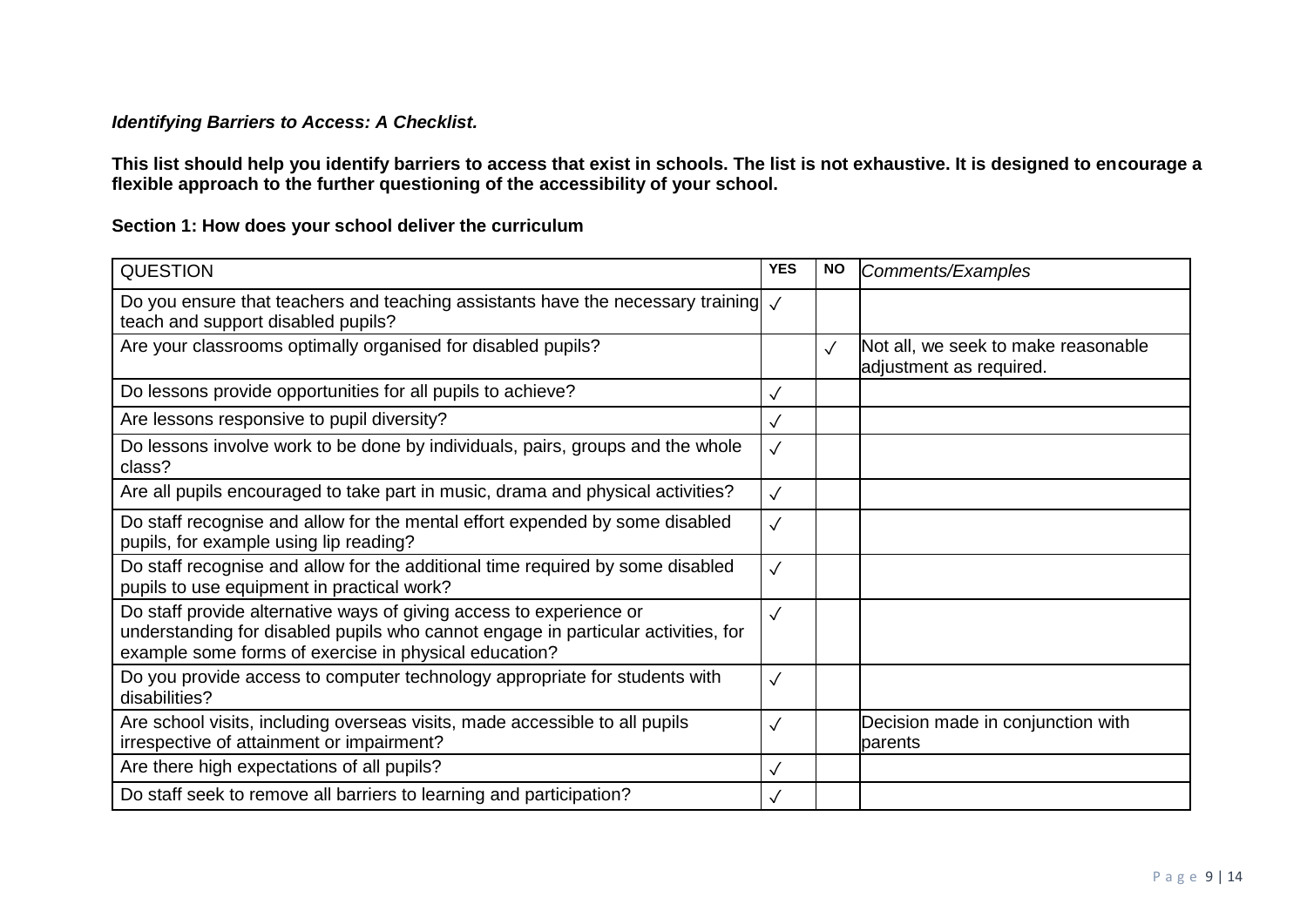| Is staff deployment considered in relation to disabled pupils?                                                                                                                               |  |                                         |
|----------------------------------------------------------------------------------------------------------------------------------------------------------------------------------------------|--|-----------------------------------------|
| Are timetables altered to accommodate disability?                                                                                                                                            |  |                                         |
| Are pupils with special needs e.g., Dyslexia provided with extra lessons. How<br>are they charged?                                                                                           |  | If required. See fee schedule for costs |
| Are staff trained regarding specific pupils' potential difficulties prior to their<br>arrival at school, with the help of information provided by parents and other<br>sources of expertise? |  |                                         |

## **Section 2: Is your school designed to meet the needs of all pupils?**

| <b>QUESTION</b>                                                                                                                                                                                                                                                     | <b>YES</b>   | NO.        | Comments/Examples                                                                                                                            |
|---------------------------------------------------------------------------------------------------------------------------------------------------------------------------------------------------------------------------------------------------------------------|--------------|------------|----------------------------------------------------------------------------------------------------------------------------------------------|
| Does the size and layout of the areas – including all academic, sporting, play,<br>social facilities; classrooms, the assembly hall, canteen, library, gymnasium and<br>outdoor sporting facilities, playgrounds and common rooms – allow access for<br>all pupils? | $\sqrt{ }$   |            | With reasonable adjustments. (using<br>specific entrances etc.)<br><b>Except Land based studies due to safety</b><br>working with livestock. |
| Can pupils who use wheelchairs move around the school without experiencing<br>barriers to access such as those caused by doorways, steps and stairs, toilet<br>facilities and showers?                                                                              | $\sqrt{}$    |            | Due to the age of some of our buildings,<br>while access would be possible, it would<br>not be without constraint.                           |
| Are pathways of travel around the school site and parking arrangements safe,<br>routes logical and well signed?                                                                                                                                                     | $\checkmark$ |            | Any future landscaping plans would<br>improve the routes for all pupils                                                                      |
| Are emergency and evacuation systems set up in informing ALL pupils,<br>including pupils with SEN and disability; including alarms with both visual and<br>auditory components?                                                                                     | $\sqrt{}$    |            | Fire alarm has the capacity for beacons,<br>pager and pillow shakers if required                                                             |
| Are non-visual guides used, to assist people to use buildings including lifts with<br>tactile buttons?                                                                                                                                                              |              | $\sqrt{ }$ | With reasonable adjustment                                                                                                                   |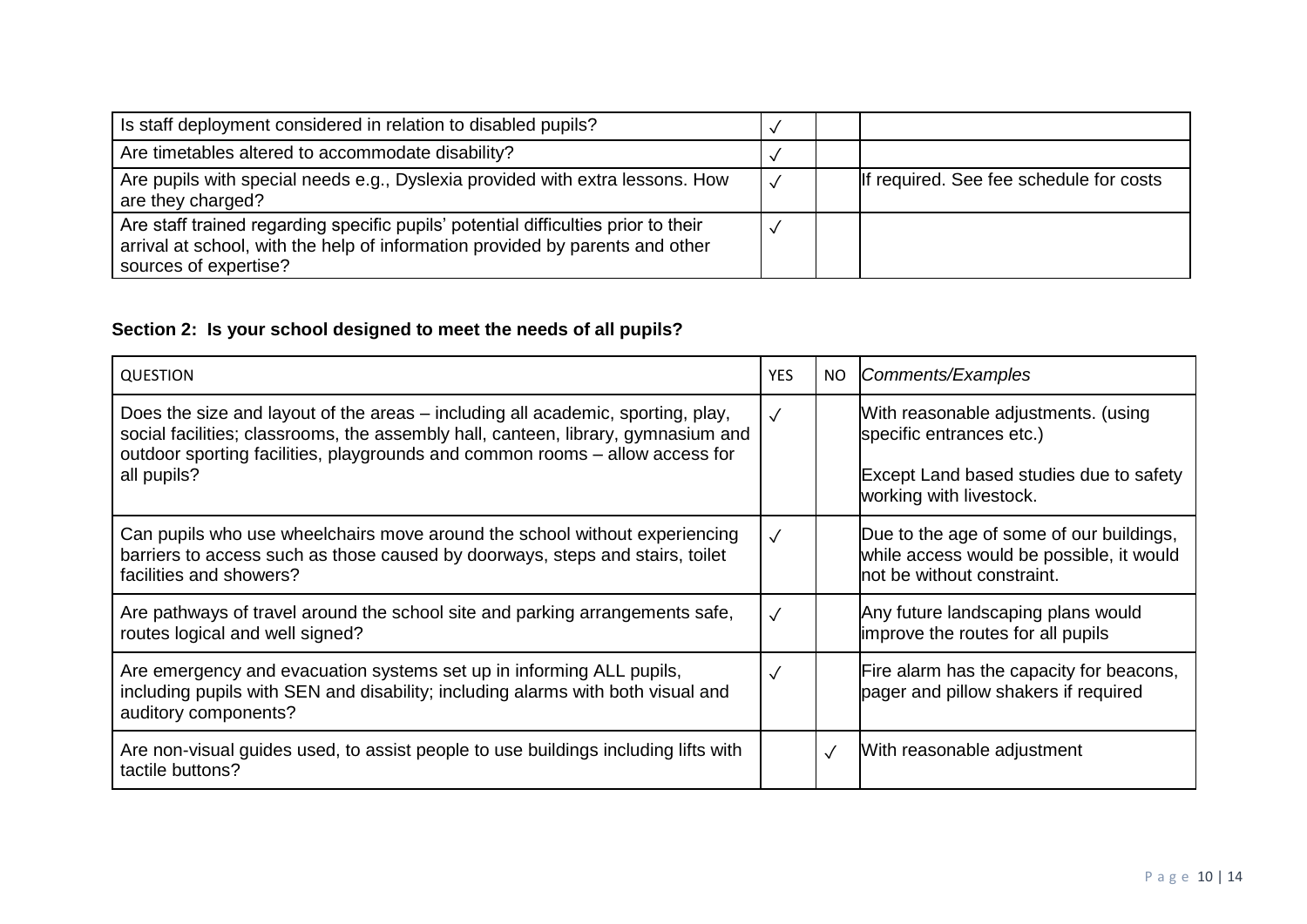| Could any of the decor or signage be considered to be confusing or<br>disorientating for disabled pupils with visual impairment, autism or epilepsy? |              | $\checkmark$ |                                          |
|------------------------------------------------------------------------------------------------------------------------------------------------------|--------------|--------------|------------------------------------------|
| Are areas to which pupils should have access well lit?                                                                                               | $\checkmark$ |              |                                          |
| Are steps made to reduce background noise for hearing impaired pupils such as  <br>considering a room's acoustics, noisy equipment?                  |              |              | Induction loop installed in sports hall. |
| Is furniture and equipment selected, adjusted and located appropriately?                                                                             | $\checkmark$ |              |                                          |
| Do we provide specialist desks and chairs to allow for disability?                                                                                   | $\checkmark$ |              | We would make reasonable adjustment      |
| Do we provide aids for pupils e.g. extra robust scientific glassware, specialist<br>pencils and pens?                                                | $\sqrt{}$    |              | When requested and if required           |
| Does the school provide access to disabled toilet facilities for pupils and<br>visitors?                                                             |              |              | Smart building ground floor              |
| Do we provide disabled toilets at all events?                                                                                                        |              |              | If required                              |

## **Section 3: How does your school deliver materials in other formats?**

| <b>QUESTION</b>                                                                                                                                                                                             | <b>YES</b> | NO Comments/Examples |
|-------------------------------------------------------------------------------------------------------------------------------------------------------------------------------------------------------------|------------|----------------------|
| Do you provide information in simple language, symbols, large print, on<br>audiotape or in Braille for pupils and prospective pupils who may have difficulty<br>with standard forms of printed information? |            |                      |
| Do you ensure that information is presented to groups in a way which is user<br>friendly for people with disabilities e.g. by reading aloud overhead projections<br>and describing diagrams?                |            |                      |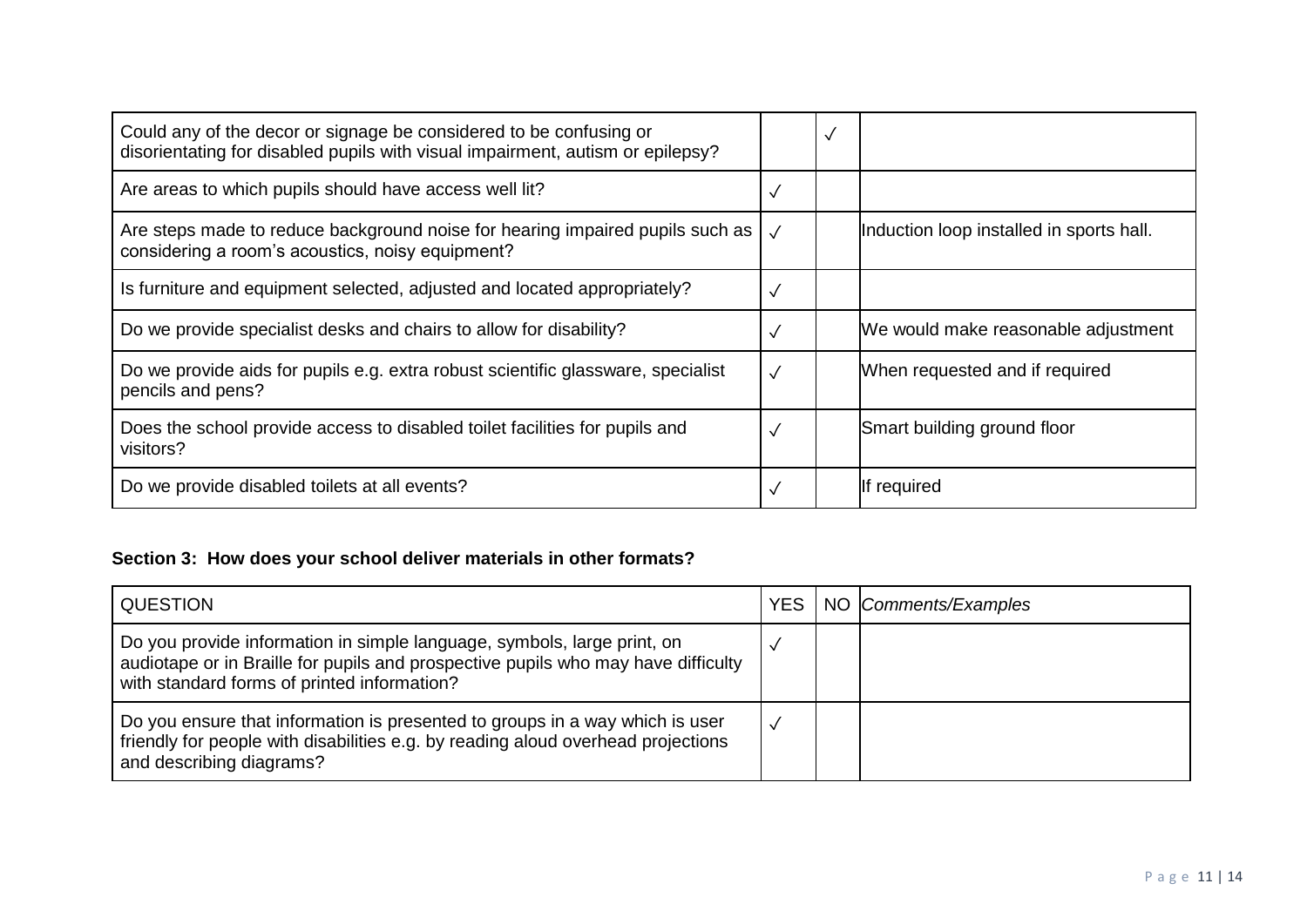| Do you have the facilities such as ICT to produce written information in different<br>formats?                                 | $\sqrt{ }$   |              | E.g., Read-write software available                       |
|--------------------------------------------------------------------------------------------------------------------------------|--------------|--------------|-----------------------------------------------------------|
| Do you ensure that staff are familiar with technology and practices developed<br>to assist people with disabilities?           | $\sqrt{ }$   |              |                                                           |
| Does the school make adjustments to learning materials as appropriate for an<br>individual visually or hearing impaired pupil? | $\sqrt{}$    |              |                                                           |
| Is disability addressed in the other policies (bullying, equal opportunities,<br>disciplinary and complaints policies?         | $\checkmark$ |              |                                                           |
| Are auxiliary aids made available and how are they charged?                                                                    | $\sqrt{}$    |              | Provided by parent in conjunction with<br>Imedical advice |
| Are pupils encouraged or able to use their own laptops to assist with their<br>learning?                                       | $\sqrt{ }$   |              | Chromebooks used throughout the<br>school                 |
| Do we acknowledge the need of the disabled within our admissions policy and<br>Procedure?                                      | $\sqrt{ }$   |              |                                                           |
| Does our marketing material acknowledge the needs of the disabled                                                              |              | $\checkmark$ |                                                           |
| Are all events risk assessed to include a section relating to the needs of the<br>disabled?                                    | $\sqrt{ }$   |              | When required                                             |
| Do we have an equal opportunities employment policy and procedure for<br>disability in place, published and displayed?         | $\sqrt{ }$   |              |                                                           |
| Do we include disability awareness in our staff training programme?                                                            | $\checkmark$ |              | <b>IEducare modules</b>                                   |
| Does our bullying policy cover disability?                                                                                     | $\sqrt{}$    |              |                                                           |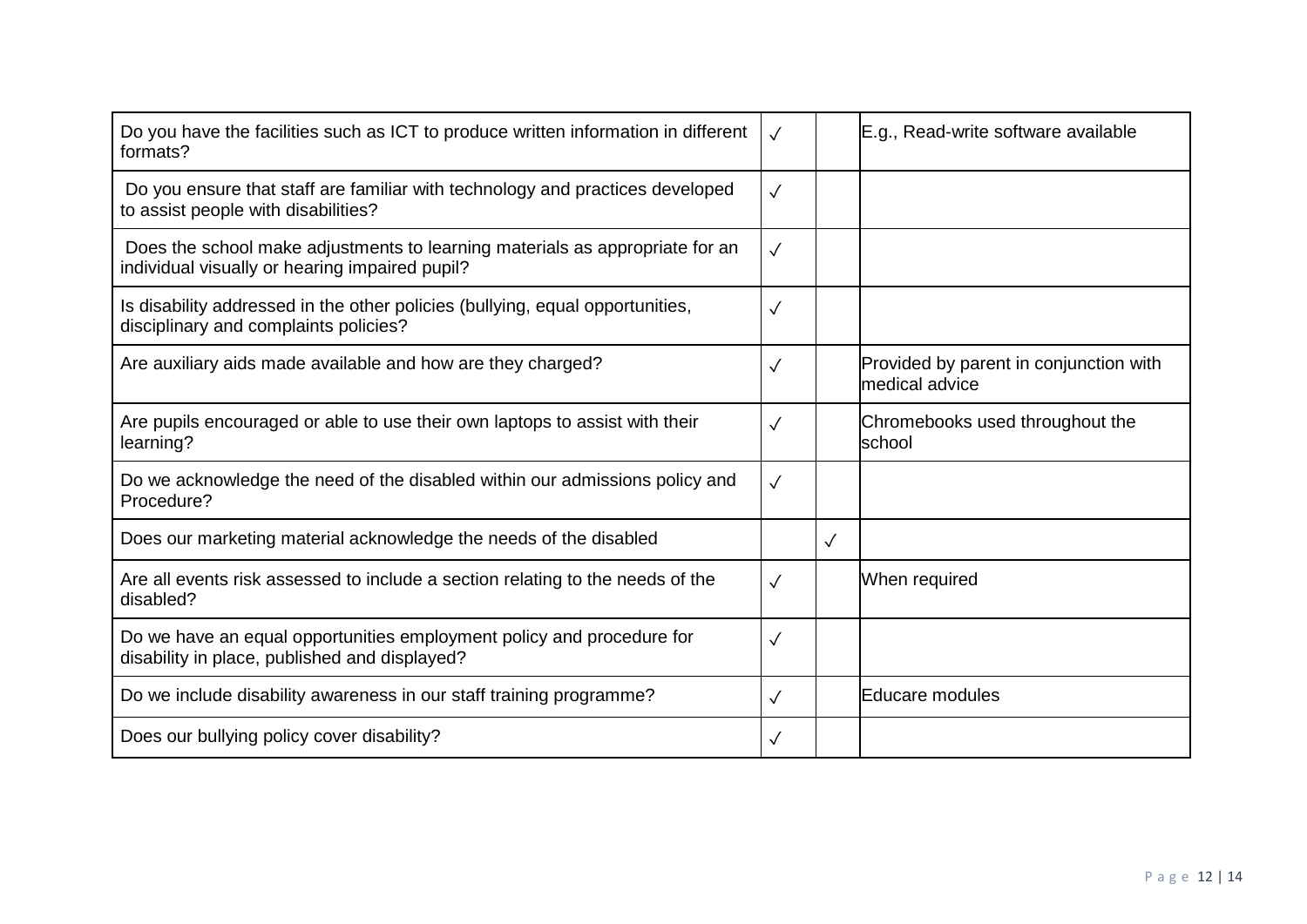| Have we anticipated common disabilities and identified a range of potential<br>adjustment e.g., with the school nurse |  |  |
|-----------------------------------------------------------------------------------------------------------------------|--|--|
| Do we have an Administration of Medicines policy                                                                      |  |  |
| Is First Aid policy/training adapted to disability?                                                                   |  |  |
| Is our special needs policy inclusive of all disability issues?                                                       |  |  |

# **Section 4: Action Plan 1st September 2019 - 31st August 2020**

| <b>Objective</b>                                                                                                                                               | <b>Strategies/Actions</b>                                                                                                                                                                                                      | <b>Date</b> | <b>Success Criteria</b>                                                                                                                                                                                      | <b>Review</b> |
|----------------------------------------------------------------------------------------------------------------------------------------------------------------|--------------------------------------------------------------------------------------------------------------------------------------------------------------------------------------------------------------------------------|-------------|--------------------------------------------------------------------------------------------------------------------------------------------------------------------------------------------------------------|---------------|
| L2 fire alarm system being installed<br>throughout the school to aid effective<br>evacuation of the site especially for people<br>with ASD/ Sensory disorders. | BK to liaise and oversee upgrade of<br>present fire alarm system to new<br>evacuation system.                                                                                                                                  | Dec<br>2019 | New fire alarm system installed that<br>allows the use of vibrating pillows,<br>beacons and pagers<br>Effective and calm evacuation<br>procedures process during drills /<br>real life situations.           | Ongoing       |
| Increased use of OT support aids to reduce<br>the difficulties experienced by students with<br>physical / sensory difficulties in class.                       | OT coordinator (LRJ) to introduce more<br>support aids in the classroom and<br>monitor their effectiveness.<br>OT (Jenny Thornton) & OT coordinator<br>(LRJ) to provide training to staff on<br>effective use of support aids. | Oct<br>2019 | Reduction in the difficulties<br>experienced by students with<br>physical / sensory difficulties within<br>the classroom<br>Teaching staff knowledge<br>increased regarding effective use of<br>support aids | Ongoing       |